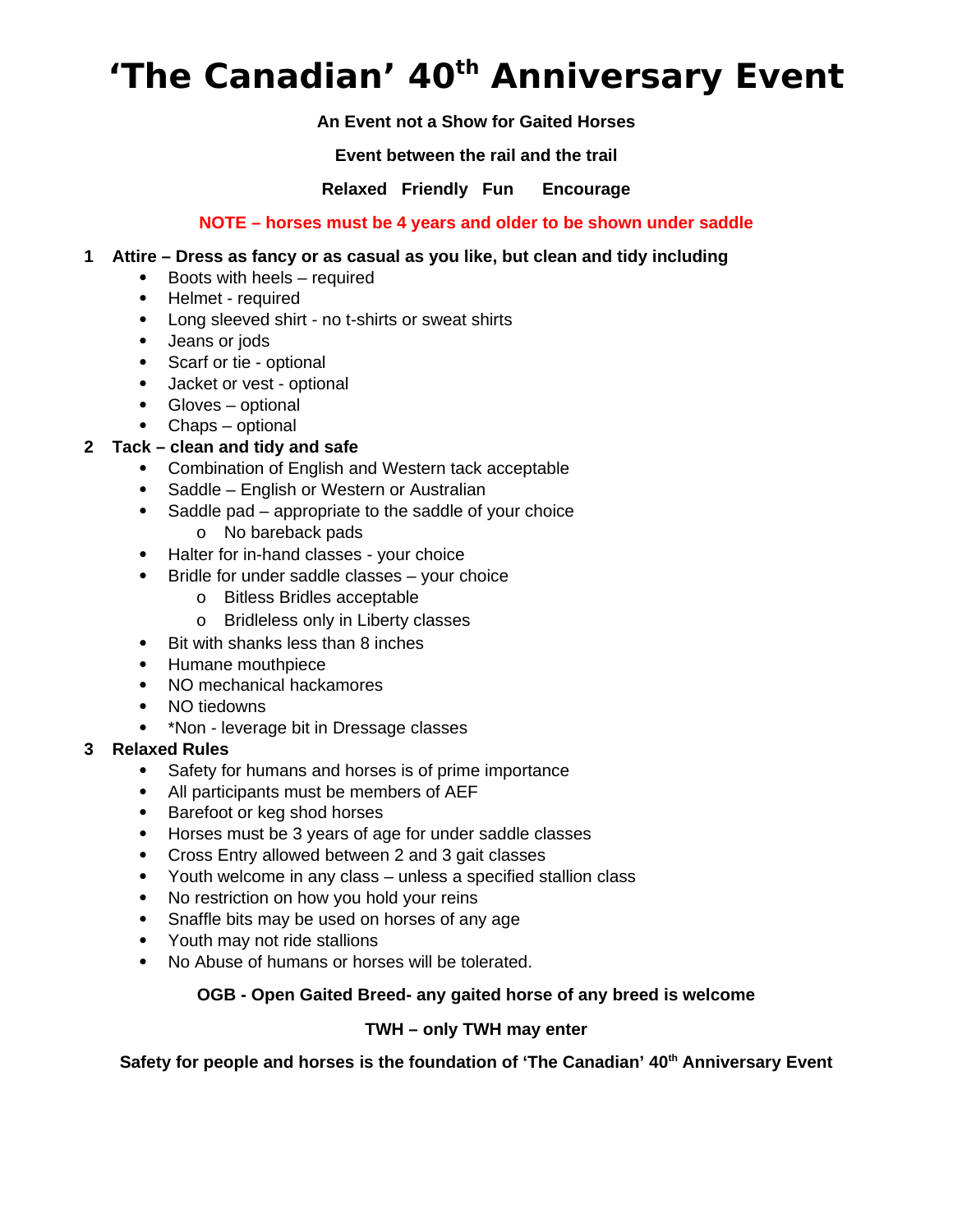#### **SCHEDULE**

#### **Friday – 9 – 12:30 noon**

**Dressage (Training) Fundamentals Clinic with Diane Sept**

*You must pre- register to attend***.** 

**Friday 2:00 PM – 5:00 PM**

**Dressage Tests –** It is not necessary to attend the clinic to ride a test, but clinic attendees will have priority.

**Friday Evening 7:PM** 

**Pot Luck Dessert – bring dessert to share with all**

**Clicker Training with Windi Derman**

**Entertainment "Gaited Horses Got Talent"** 

- **Equitheater under saddle**
- **Equitheater in hand**
- **Equitheater with more than 1 horse**

**Saturday 9:PM to 5 P.M. - Classes**

#### **Saturday Evening 7:00 P.M.**

**An evening in honor of the people and horses of CRTWH** 

**40th Anniversary Family Dinner** 

**Stick Horse - Model**

**Stick Horse - Performance**

**Game Show, Humour and Music courtesy of Windi Derman** 

#### **Sunday 9 AM to ?????**

**Yoga in the Arena – bring your yoga mat**

**Obstacle Challenges – in Hand and Under Saddle**

**Ground Driving Obstacle Challenge** 

**Award Presentation – \*Three Day Event Under Saddle and In Hand**

**Three Day Event** 

**Awards will be given in 2 categories – Under Saddle and In Hand.**

**Horse and Rider combination must compete in designated classes each day.**

**The placings in each class will be totalled to determine the winner.**

**Three Day Event Under Saddle**

- **Friday Ride a Dressage Test**
- **Saturday Any OGB 2 gait class Class**
- **Sunday –Under Saddle Obstacle Challenge**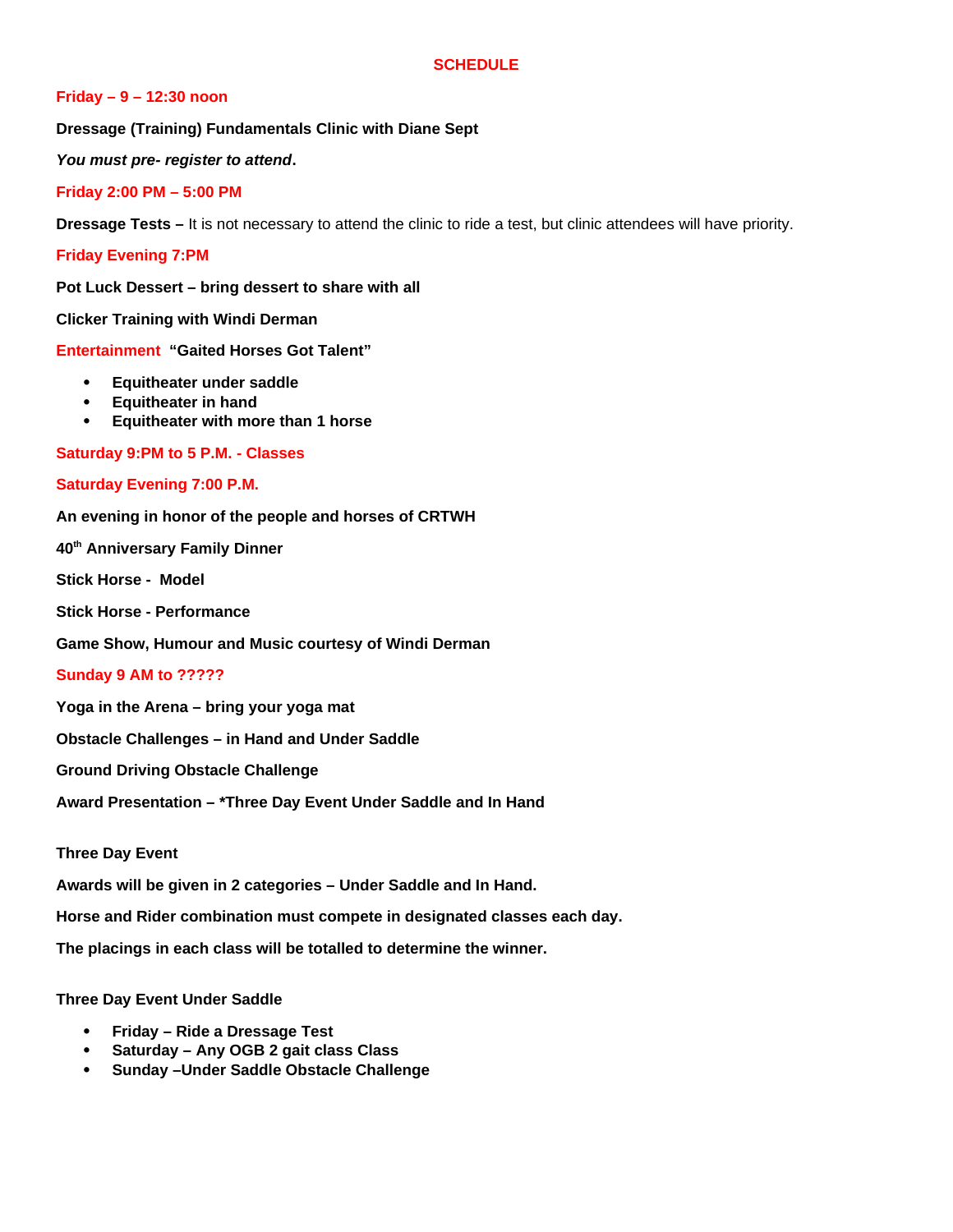#### **Three Day Event In Hand**

- **Friday In Hand Dressage Test**
- **Saturday Halter Class**
- **Sunday –In Hand Obstacle Challenge**

#### **Sunday Evening**

**Evaluation for Program For Excellence any Training Levels requiring live performance Classes**

**Friday 9:AM**

**Dressage Clinic and Dressage Tests including Dressage in Hand**

**Saturday 9:AM – Class order not determined – will be posted Friday night**

**TWH Halter –** judged on conformation and movement

**OGB Model –** judged on conformation only

**Youth Showmanship**

**TWH 2 Gait:** Walk and Running Walk

**OGB 2 Gait**: Walk and Intermediate (middle) Gait

**OGB Youth 2 Gait** – 12 and under; judged equally on horse and rider

 **TWH 3 Gait:** Walk, Running Walk and Canter or Lope

**OGB 3 Gait:** Walk, Intermediate Gait and Canter or Lope

**TWH Authentic Gaits**– horses enter 1 at a time and perform a lap at the Running Walk. Those who perform the running walk will return for a rail class. Those who do not perform the running walk are eliminated.

#### **TWH Water Class**

**Matched Pairs** – 2 riders side by side; riders and horses match; may include obstacles

**Mismatched Pairs** – 2 riders side by side: riders and horses do not match; may include obstacles

- **My Mentor and Me** adult and youth, instructor and student, friends or ?????
- **Mars and Venus** 2 riderscould be male and female or pretend male or female
- **Costume** Judged by audience! Be (safety) outrageous!)
- **Go Shopping** competitors draw for don articles of clothing from barrel.

**Equitheater** – **Friday Evening** time limit 2 to 4 minutes. Exhibitor provides music (on cell phone please)

#### **Equitheater in Hand, Equitheater under saddle, Equitheater with more than 1 horse**

**Stick Horse Model – Saturday Evening**

**Stick Horse Performance - Saturday Evening** 

**Lead line – anything goes – Sunday morning**

**Lead line – traditional – Sunday morning**

#### **Sunday**

**Yoga in the Arena**

**OGB Obstacle Challenge: Under saddle and In Hand; Horses 4 years old; Horses 5 years and over; Horses 15 years and over; Youth; Ground Driving** 

**Award Presentation – \*Three Day Versatility Under Saddle and Three Day Versatility in Hand**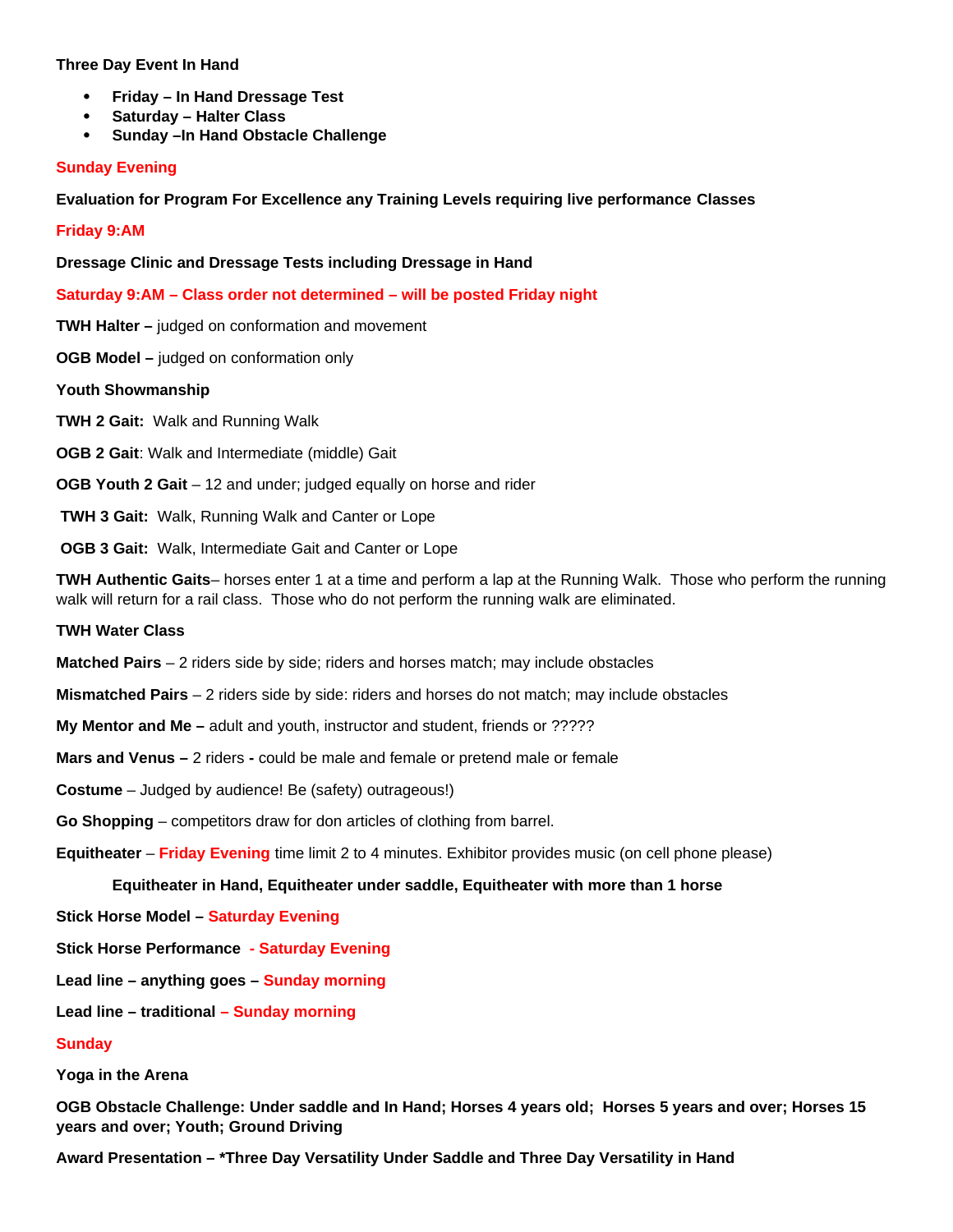| Name:             | <b>HORSE:</b>                        |
|-------------------|--------------------------------------|
| <b>Address:</b>   | <b>BREED:</b>                        |
| <b>Telephone:</b> | <b>EXHIBITOR:</b>                    |
| e-mail:           | <b>AEF Number: - must be current</b> |



## **Check the classes you intend to enter on the attached page. One page per horse.**

### **Questions – Contact**

| Fran   | franceskerik@gmail.com           |
|--------|----------------------------------|
|        | <b>Bobbie</b> president@crtwh.ca |
| Leslie | sectretary@crtwh.ca              |